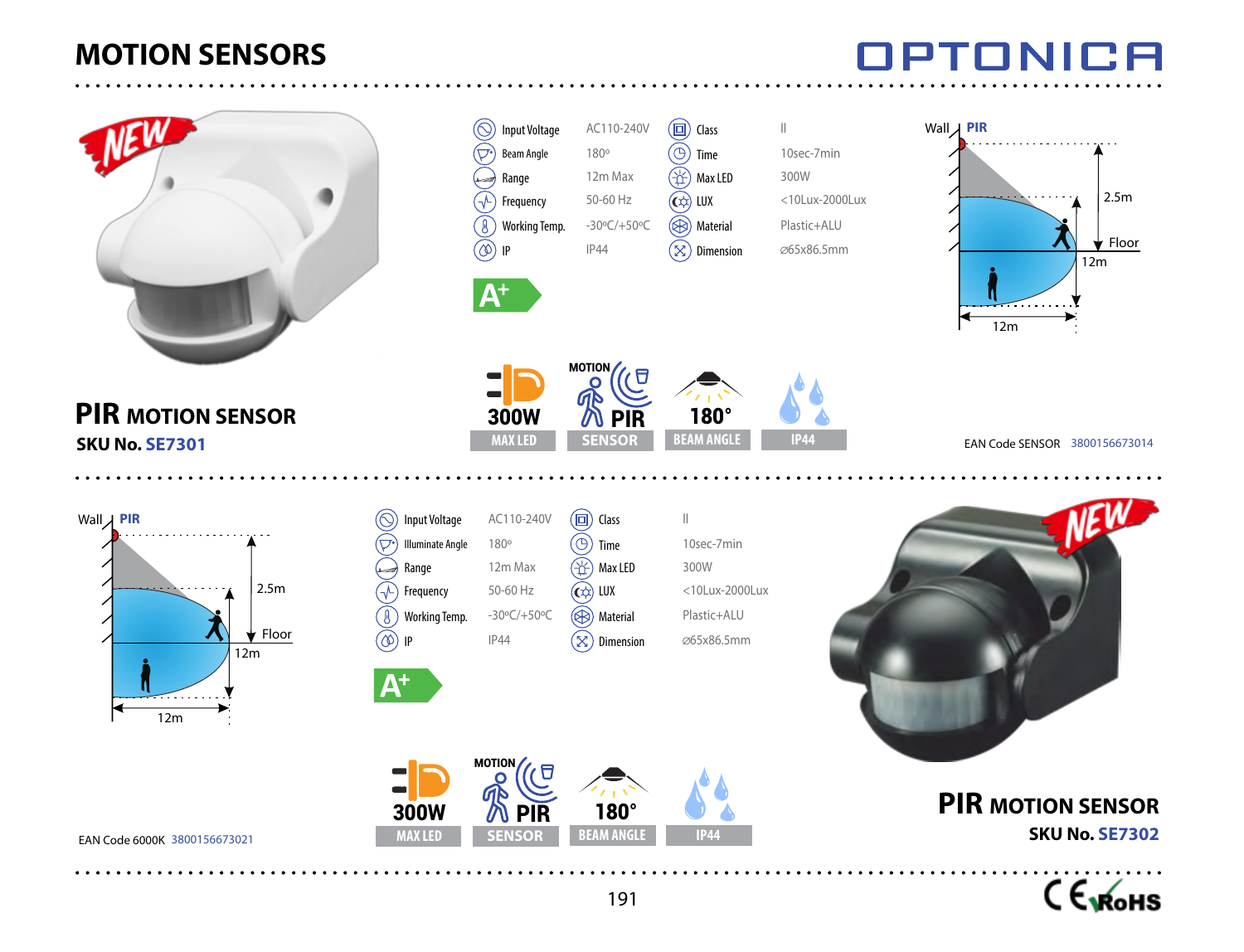# TONICA



C Exforms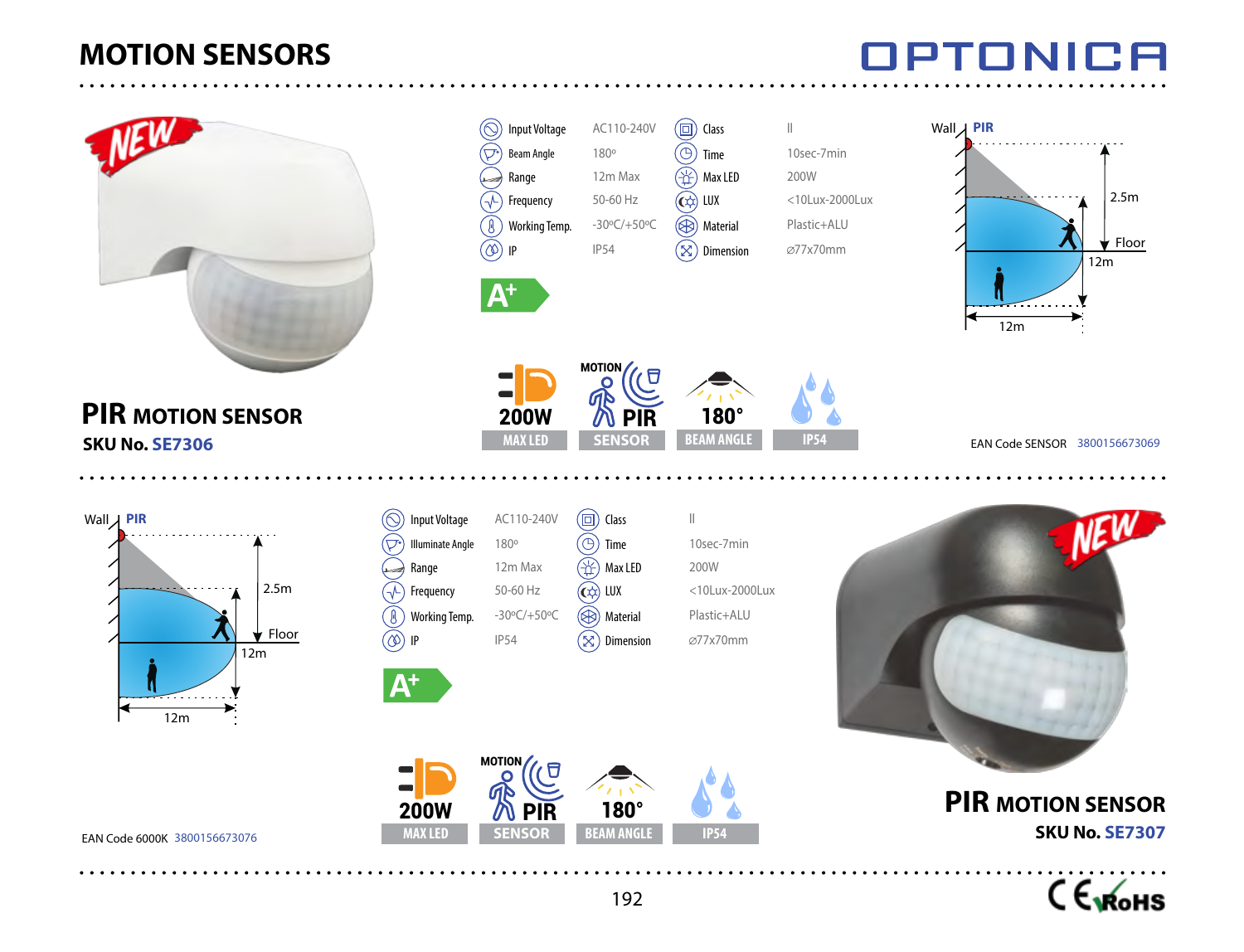

**PIR MOTION SENSOR**

6m

 $(\bigcirc$ ত

 $\mathcal{P}$ ₿  $^{\textcircled{\tiny{\textregistered}}}$ 

6m

**SKU No. SE7305**

Ceiling **PIR**

4m





EAN Code 6000K 3800156673083



**SKU No. SE7308**

**PIR MOTION SENSOR**

#### TDTANIE 78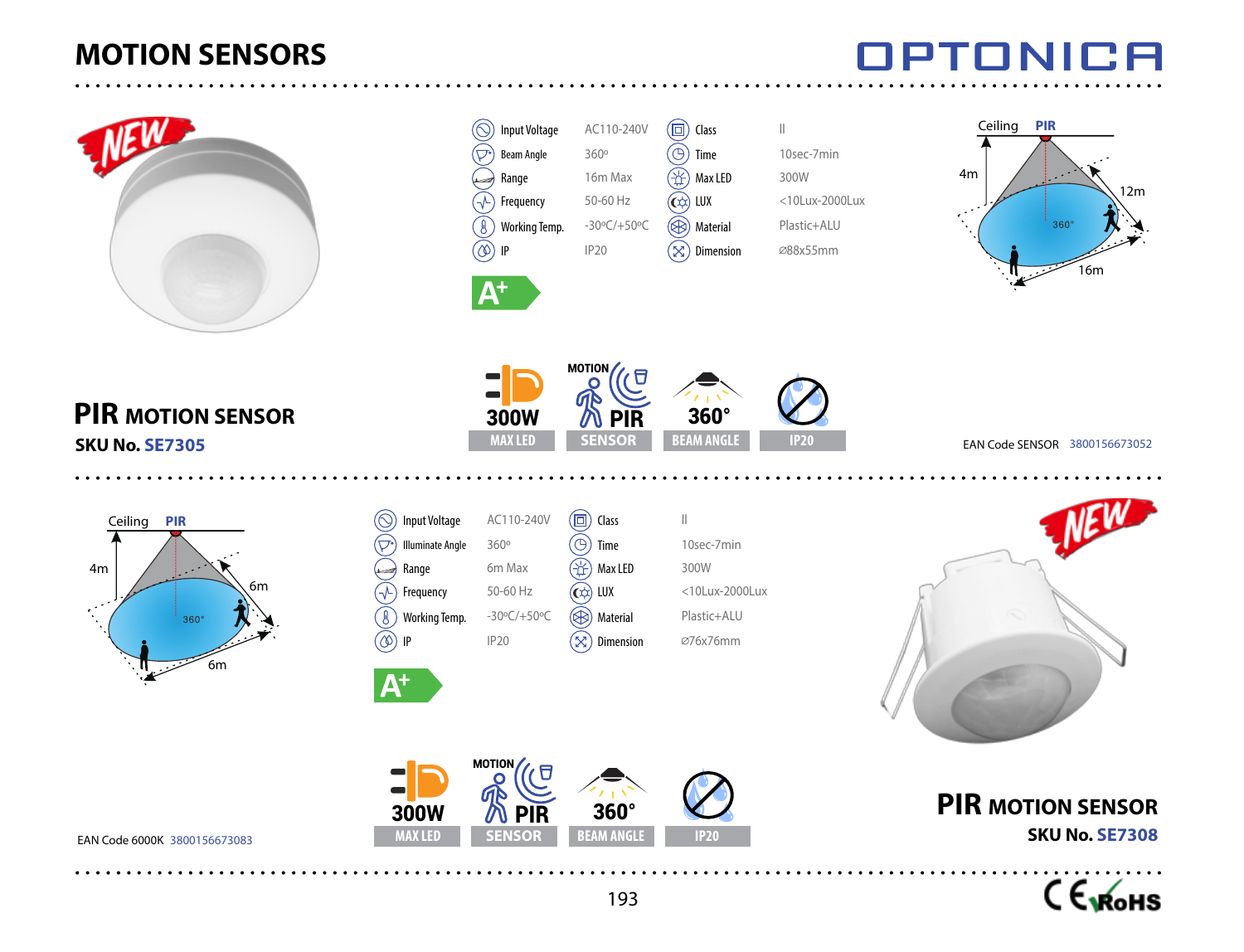

### **PIR MOTION SENSOR SKU No. SE7310**



| <b>Input Voltage</b>    | AC110-240V                     |
|-------------------------|--------------------------------|
| <b>Illuminate Angle</b> | 360°                           |
| Range                   | 8 <sub>m</sub> Max             |
| Frequency               | $50 - 60$ Hz                   |
| <b>Working Temp.</b>    | $-30^{\circ}$ (/+50 $^{\circ}$ |
| ΙP                      | <b>IP54</b>                    |
|                         |                                |

 $\overline{A^+}$ 



Input Voltage AC110-240V Beam Angle 360° Range 8m Max Frequency 50-60 Hz Working Temp. -30°C/+50°C

 $\circledcirc$  IP IP20

 $(\oslash)$ ⊙ੇ

> $\mathcal{P}$  $\textcircled{\scriptsize{R}}$

> > $\mathbf{\Lambda}^+$

1000W



**MAXLED SENSOR BEAM ANGLE** IP20

 $\Box$ 

**SENSOR** PIR

MOTION



360°

 $\boxed{ \Box}$  Class  $\boxed{||}$ 

Time 10sec-7min (2) Max LED 1000W

 $\left(\bigodot\right)$  LUX <10Lux-2000Lux Material Plastic+ALU Dimension ∅108x25mm





EAN Code 6000K 3800156673113





EAN Code SENSOR 3800156673106

**PIR MOTION SENSOR SKU No. SE7311**



# **IPTONICA**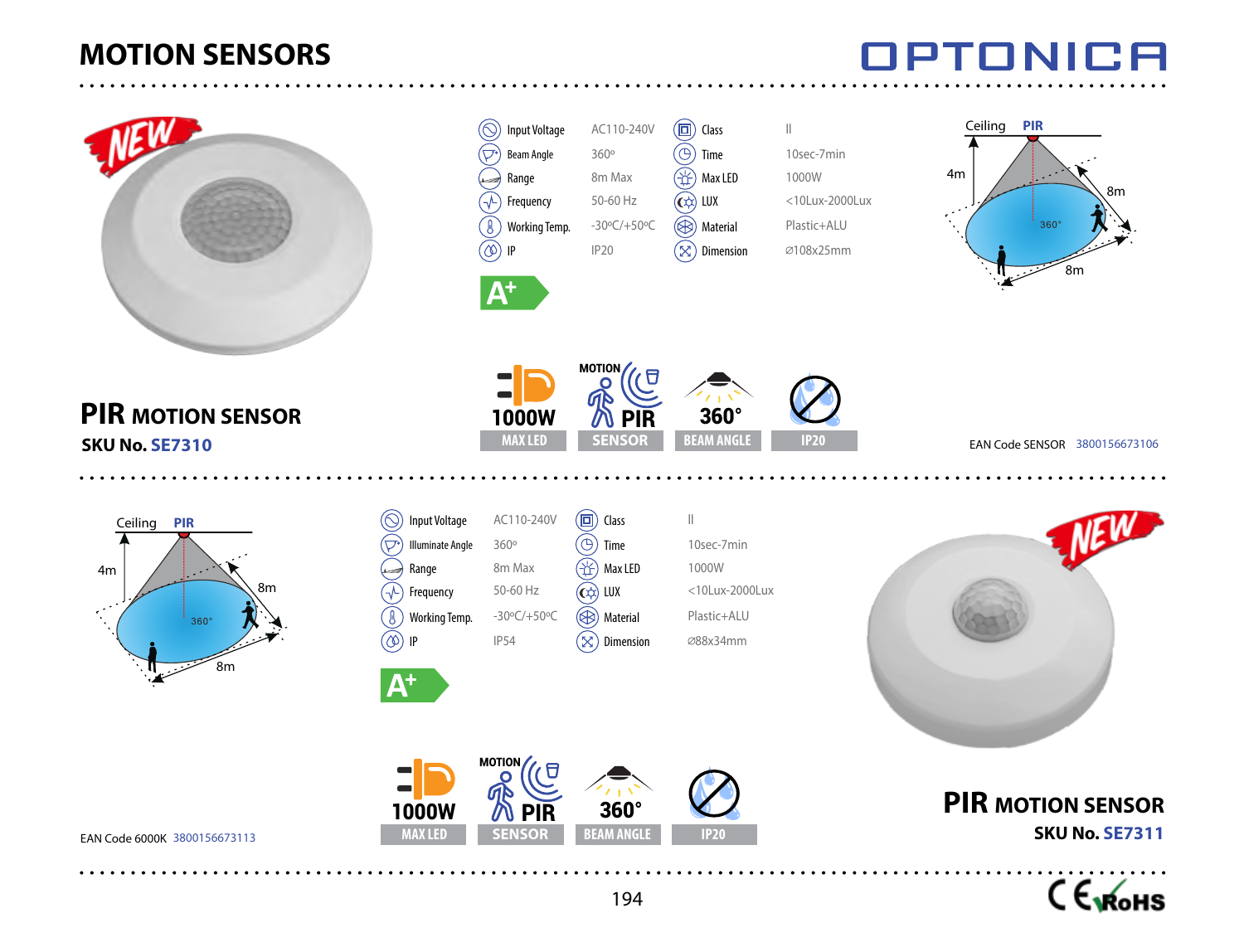





#### **SHORT DISTANCE IR**

**SKU No. SE7304**



| <b>Input Voltage</b>    | AC110-2            |
|-------------------------|--------------------|
| <b>Illuminate Angle</b> | 120°               |
| Range                   | $2-10m$ $N$        |
| Frequency               | 50-60 Hz           |
| Working Temp.           | $-30^{\circ}$ C/+5 |
| IP                      | <b>IP65</b>        |
|                         |                    |
|                         |                    |

EAN Code 6000K 3800156673090



IPTONICA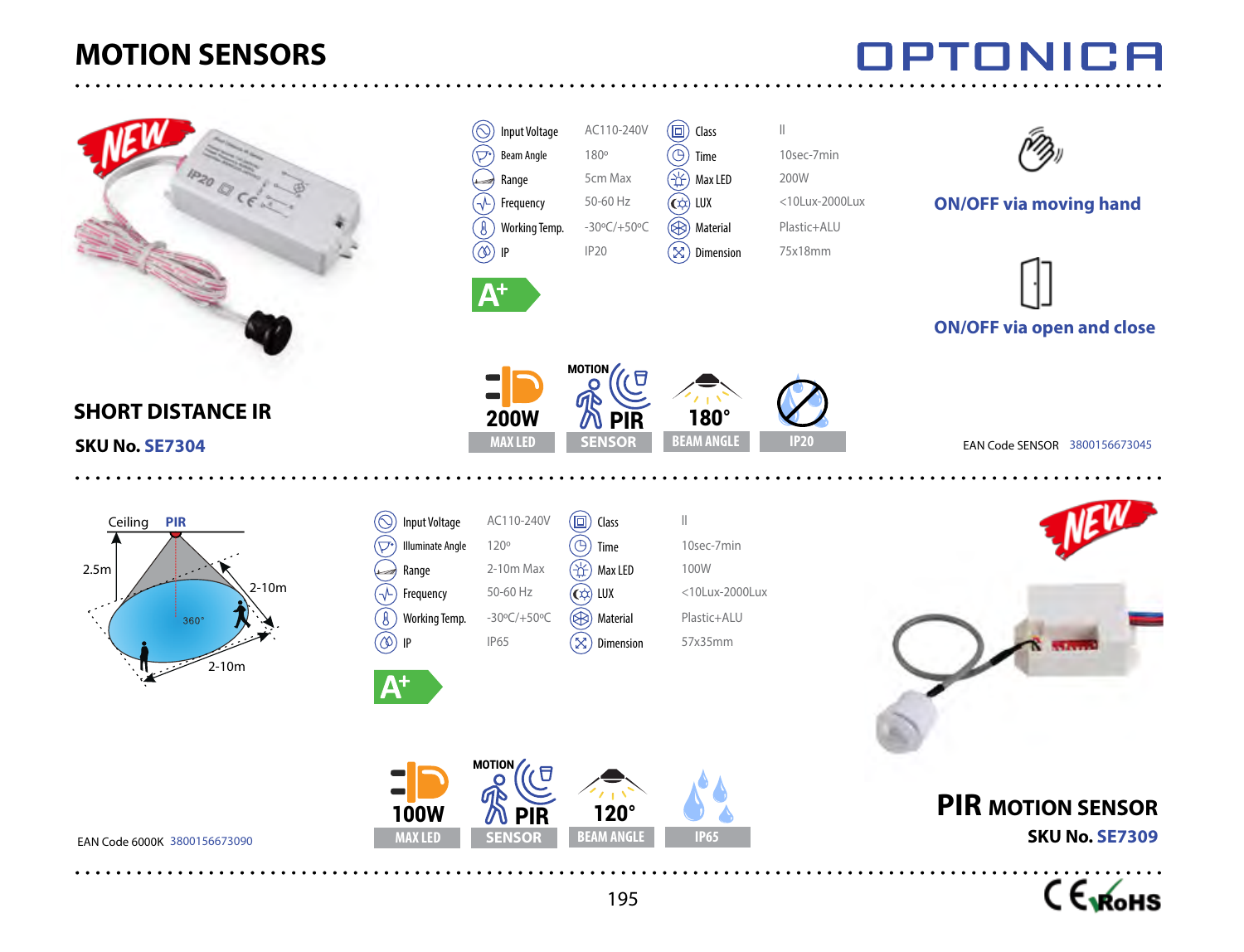



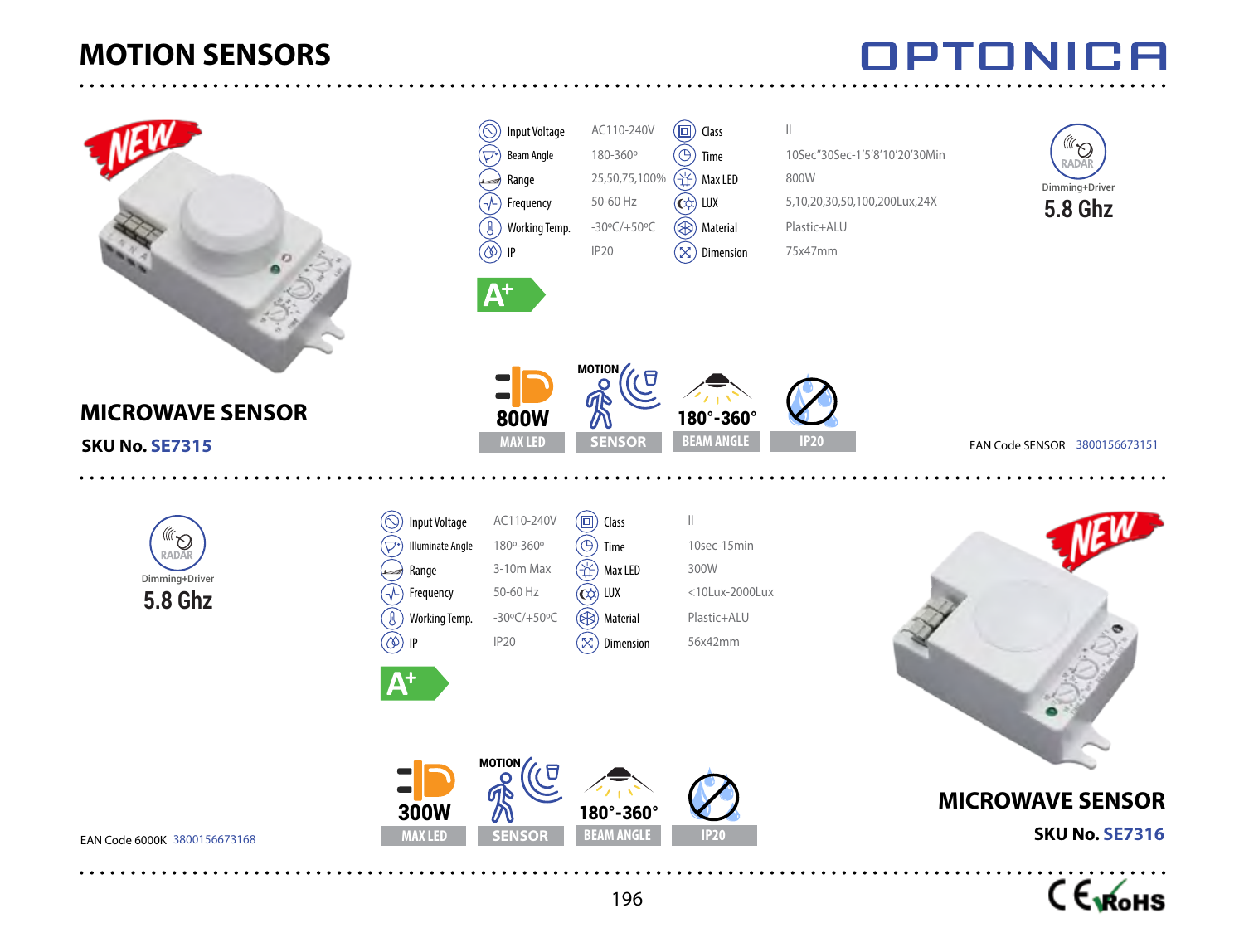

#### **PIR MOTION SENSOR SKU No. SE7303**



**SKU No. SE7313**



MOTION んいん しょうしょう インタイル しゅうしょう インタイル しゅうしょう かんしょう かんこうしょう じょうかい インタイル しゅうしょう かいじょう しょうしょう しょうしょう けいしゃ インタイン かいしゃ А 500W PIR **MAX LED BEAM ANGLE IP20 SENSOR** 

Input Voltage AC110-240V Beam Angle 160<sup>o</sup> Range 9m Max  $\sqrt{1}$  Frequency 50-60 Hz Working Temp. -30ºC/+50ºC  $\circledcirc$  IP IP20

 $\left(\bigcirc\right)$  $\widehat{\nabla^{\bullet}}$ 

 $\mathbf{A}^+$ 

160°

 $\left(\overrightarrow{\mathbf{C}}\right)$  LUX <10Lux-2000Lux Material Plastic+ALU Dimension 80x80x36mm

 $\boxed{ \Box}$  Class  $\boxed{ \parallel}$ Time 10sec-7min  $\circ$  Max LED 500W

EAN Code SENSOR 3800156673038

9m

Floor 9m 2.5m

IDTANII 78

Wall **PIR**

197

**MAX LED SENSOR BEAM ANGLE** IP44

**SENSOR** 

EAN Code 6000K 3800156673137